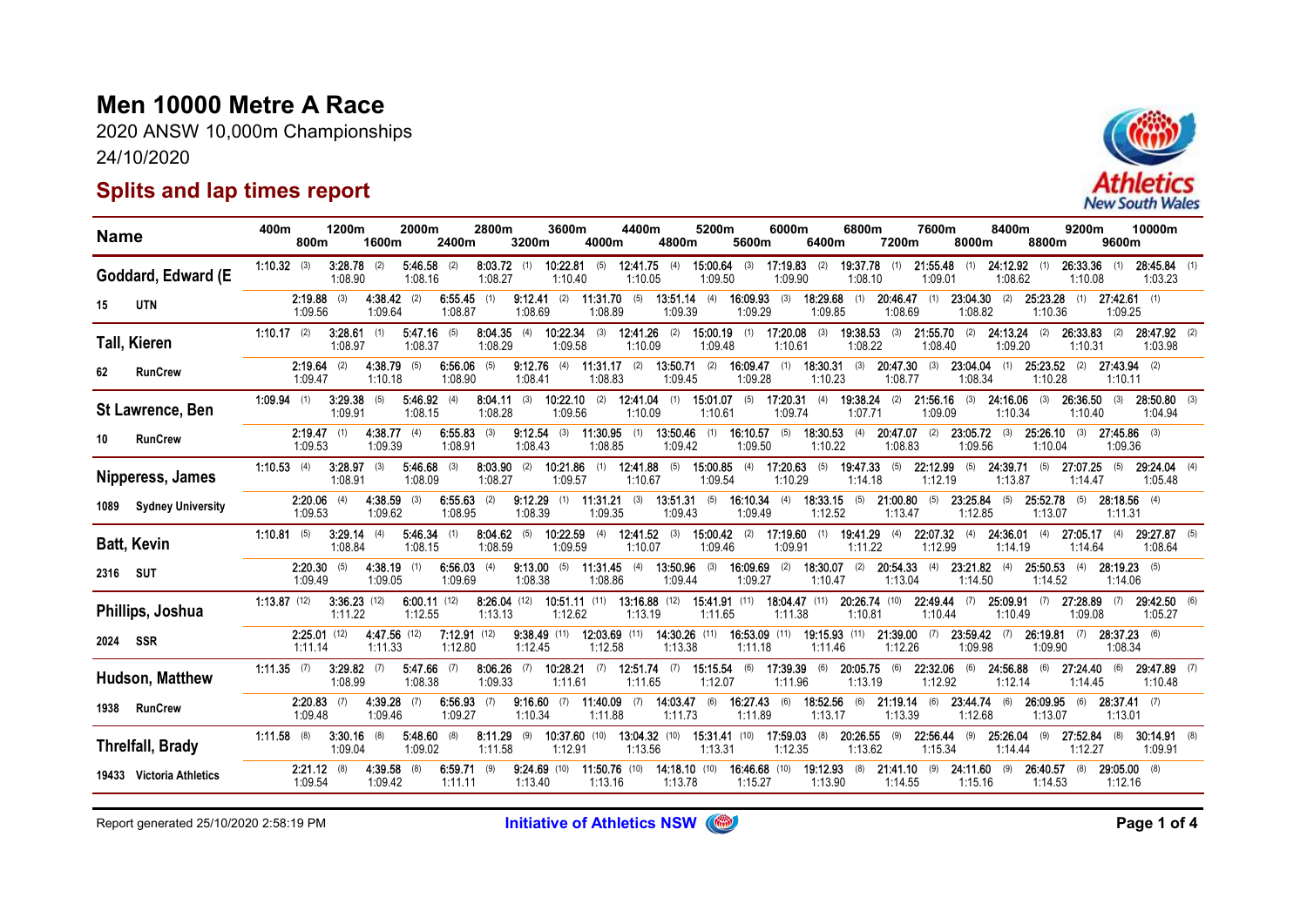| <b>Name</b>                      | 400m<br>800m          | 1200m                     | 1600m                   | 2000m                     | 2400m                     | 2800m                                 | 3200m                            | 3600m                             | 4000m                             | 4400m                      | 4800m                                                                              | 5200m                      | 5600m                           | 6000m                                  | 6400m                           | 6800m                       | 7200m                      | 7600m                      | 8000m                           | 8400m                                  | 8800m                           | 9200m                                                | 9600m                    | 10000m                          |  |
|----------------------------------|-----------------------|---------------------------|-------------------------|---------------------------|---------------------------|---------------------------------------|----------------------------------|-----------------------------------|-----------------------------------|----------------------------|------------------------------------------------------------------------------------|----------------------------|---------------------------------|----------------------------------------|---------------------------------|-----------------------------|----------------------------|----------------------------|---------------------------------|----------------------------------------|---------------------------------|------------------------------------------------------|--------------------------|---------------------------------|--|
| Spiessberger-Parker              | <b>1:11.82</b> (9)    | 3:30.39<br>1:09.01        | (9)                     | 5:48.88<br>1:09.01        | (9)                       | 8:11.03<br>1:11.55                    | (8)                              | 10:37.36<br>1:12.93               | (9)                               | 13:03.83<br>1:13.17        | (8)                                                                                | $15:31.22$ (9)<br>1:13.36  |                                 | 17:59.29<br>1:13.05                    | (9)                             | 20:26.13<br>1:12.92         | (7)                        | 22:56.27<br>1:15.41        | (8)                             | 25:25.84<br>1:14.40                    | (8)                             | 27:55.49<br>1:14.54                                  | (9)                      | $30:23.41$ (9)<br>1:13.64       |  |
| <b>Bankstown Sports</b><br>2100  | 1:09.56               | $2:21.38$ (9)             | 4:39.87<br>1:09.48      | (9)                       | 6:59.48<br>1:10.60        | (8)                                   | $9:24.43$ (9)<br>1:13.40         |                                   | 11:50.66<br>1:13.30               | (9)                        | $14:17.86$ (9)<br>1:14.03                                                          |                            | 16:46.24 (8)<br>1:15.02         |                                        | <b>19:13.21</b> (9)<br>1:13.92  |                             | 21:40.86<br>1:14.73        | (8)                        | $24:11.44$ (8)<br>1:15.17       |                                        | $26:40.95$ (9)<br>1:15.11       |                                                      | 29:09.77 (9)<br>1:14.28  |                                 |  |
| Reid, Archie                     | 1:11.11(6)            | 3.29.57<br>1:09.02        | (6)                     | 5:47.39<br>1:08.35        | (6)                       | $8:05.05$ (6)<br>1:08.50              |                                  | $10.25.11$ (6)<br>1:11.05         |                                   | 12:50.30<br>1:13.09        | (6)                                                                                | 15.20.64<br>1:15.12        |                                 | $(7)$ <b>17:52.01</b> $(7)$<br>1:15.96 |                                 | 20:26.34<br>1:16.77         | (8)                        | 22:56.73 (10)<br>1:15.41   |                                 | 25 26 23 (10)<br>1:14.25               |                                 | 28:02.09 (10)<br>1:19.76                             |                          | 30.26.35 (10)<br>1:06.42        |  |
| 19431 Tas Athletics              | 1:09.44               | $2.20.55$ (6)             | 4:39.04<br>1.09.47      | (6)                       | 6:56.55<br>1.09.16        | (6)                                   | $9.14.06$ (6)<br>1:09.01         |                                   | 11:37.21<br>1:12.10               | (6)                        | <b>14.05.52</b> (7)<br>1:15.22                                                     |                            | 16:36.05<br>1:15.41             | (7)                                    | 1:17.56                         | 19:09.57 (7) 21:41.32 (10)  | 1:14.98                    |                            | 24:11.98 (10)<br>1:15.25        |                                        | <b>26:42.33</b> (10)<br>1:16.10 |                                                      | 29:19.93 (10)<br>1:17.84 |                                 |  |
| <b>Wallis, Daniel</b>            | <b>1:14.48</b> (15)   | $3:35.92$ (11)<br>1:11.31 |                         | $5:59.80$ (11)<br>1:12.54 |                           | $8:25.81$ (11)<br>1:13.16             |                                  | <b>10:51.40</b> $(12)$<br>1:12.62 |                                   | $13:17.18$ (13)<br>1:13.22 |                                                                                    | 15:42.71 (13)<br>1:12.17   |                                 | 18:11.09 (13)<br>1:15.04               |                                 | 20:40.94 (13)<br>1:15.17    |                            | $23:10.48$ (13)<br>1:15.05 |                                 | 25:39.98 (11)<br>1:14.37               |                                 | 28:09.35 (11)<br>1:14.44                             |                          | 30:27.45 (11)<br>1:05.41        |  |
| 19432 Act Athletics              | 1:10.13               | $2:24.61$ (11)            | 4:47.26 (11)<br>1:11.34 |                           | $7:12.65$ (11)<br>1:12.85 |                                       | $9:38.78$ (12)<br>1:12.97        |                                   | 12:03.96 (13)<br>1:12.56          |                            | 14:30.54 (13)<br>1:13.36                                                           |                            | <b>16:56.05</b> (13)<br>1:13.34 |                                        | 19:25.77 (13)<br>1:14.68        |                             | 21:55.43 (13)<br>1:14.49   |                            | 24:25.61 (13)<br>1:15.13        |                                        | 26:54.91 (11)<br>1:14.93        |                                                      | 29:22.04 (11)<br>1:12.69 |                                 |  |
| Doherty, Charlie                 | $1:12.01$ (10)        | $3:30.59$ (10)<br>1:08.98 |                         | $5:49.13$ (10)<br>1:09.04 |                           | 8:11.53(10)<br>1:11.56                |                                  | 10:37.07 (8)<br>1:12.86           |                                   | 1:13.64                    | 13:04.07 (9) 15:31.04 (8) 17:59.74 (10) 20:31.02 (11)                              | 1:13.21                    |                                 | 1:13.28                                |                                 | 1:16.10                     |                            | 1:17.57                    |                                 | 1:16.71                                |                                 | 23.05.82 (11) 25:40.34 (12) 28:10.24 (12)<br>1:14.80 |                          | 30:36.67 (12)<br>1:10.95        |  |
| <b>UTN</b><br>2227               | 1:09.60               | $2.21.61$ (10)            | 4:40.09 (10)<br>1:09.50 |                           | $6:59.97$ (10)<br>1:10.84 |                                       | 9:24.21<br>1:12.68               | (8)                               | 11:50.43<br>1:13.36               | (8)                        | 14:17.83 (8)<br>1.13.76                                                            |                            | 16:46.46<br>1:15.42             | (9)                                    | 1:15.18                         | 19:14.92 (10) 21:48.25 (11) | 1:17.23                    |                            | <b>24:23.63</b> (12)<br>1:17.81 |                                        | 26:55.44 (12)<br>1:15.10        |                                                      | 29:25.72 (12)<br>1:15.48 |                                 |  |
| Fryer, Drew                      | 1:15.15(20)           | $3:36.94$ (14)<br>1:10.40 |                         | $6:01.51$ (13)<br>1:12.04 |                           | 8:26.40(13)<br>1:11.99                |                                  | <b>10:51.62</b> $(13)$<br>1:12.58 |                                   | 13:16.64 (11)<br>1:12.90   |                                                                                    | 15:42.17 (12)<br>1:11.88   |                                 | 18:07.30 (12)<br>1:13.42               |                                 | 20:36.05 (12)<br>1:15.13    |                            | 23:07.20 (12)<br>1:15.96   |                                 | 25:40.60 (13)<br>1:17.18               |                                 | 28:13.05 (13)<br>1:16.40                             |                          | 30:39.58 (13)<br>1:09.84        |  |
| <b>RBH</b><br>2016               | 1:11.39               | $2:26.54$ (17)            | 4:49.47 (14)<br>1:12.53 |                           | $7:14.41$ (13)<br>1:12.90 |                                       | $9:39.04$ (13)<br>1:12.64        |                                   | 12:03.74 (12)<br>1:12.12          |                            | 14:30.29 (12)<br>1:13.65                                                           |                            | 16:53.88 (12)<br>1:11.71        |                                        | 19:20.92 (12)<br>1:13.62        |                             | $21:51.24$ (12)<br>1:15.19 |                            | 24:23.42 (11)<br>1:16.22        |                                        | 26:56.65 (13)<br>1:16.05        |                                                      | 29:29.74 (13)<br>1:16.69 |                                 |  |
| Peterson, Leo                    | <b>1:14.73</b> $(17)$ | 3:36.71(13)<br>1:10.83    |                         | $6:01.75$ (14)<br>1:12.51 |                           | $8:28.16$ (14)<br>1:13.22             |                                  | 10:56.61 (14)<br>1:14.36          |                                   | 1:14.49                    | 13:25.40 (14) 15:55.93 (14)                                                        | 1:15.39                    |                                 | 18:27.51 (14)<br>1:15.64               |                                 | 20:57.42 (14)<br>1:15.55    |                            | 23.28.40 (14)<br>1:14.69   |                                 | 25.59.77 (14)<br>1:15.70               |                                 | 28:31.25 (14)<br>1:15.44                             |                          | <b>30.50.96</b> (14)<br>1:06.16 |  |
| <b>UTN</b><br>58                 | 1:11.15               | $2.25.88$ (13)            | 4:49.24 (13)<br>1:12.53 |                           | $7:14.94$ (14)<br>1.13.19 |                                       | $9.42.25$ (14)<br>1:14.09        |                                   | <b>12:10.91</b> $(14)$<br>1:14.30 |                            | <b>14:40.54</b> (14) <b>17:11.87</b> (14)<br>1:15.14                               |                            | 1:15.94                         |                                        | 19:41.87 (14)<br>1:14.36        |                             | $22:13.71$ (14)<br>1:16.29 |                            | <b>24:44.07</b> (14)<br>1:15.67 |                                        | $27:15.81$ (14)<br>1:16.04      |                                                      | 29:44.80 (14)<br>1:13.55 |                                 |  |
| cox, matthew                     | 1:14.20(13)           | 3:38.14(16)<br>1:12.21    |                         | $6:04.31$ (16)<br>1:13.56 |                           | 8:36.64 (16) 11:06.78 (17)<br>1:14.88 |                                  | 1:14.62                           |                                   | 13:37.16 (16)<br>1:15.89   |                                                                                    | $16:09.27$ (21)<br>1:17.43 |                                 | 18:41.01 (21) 21:09.87 (19)<br>1:15.58 |                                 | 1:13.71                     |                            | 23:41.53 (19)<br>1:15.24   |                                 | 26:11.92 (19)<br>1:14.52               |                                 | 28:38.05 (17)<br>1:13.16                             |                          | 30:55.44 (15)<br>1:05.77        |  |
| <b>Bankstown Sports</b><br>32    | 1:11.73               | $2.25.93$ (14)            | 4:50.75 (16)<br>1:12.61 |                           | $7:21.76$ (16)<br>1:17.45 |                                       | $9:52.16$ (17)<br>1:15.52        |                                   | 12:21.27 (16)<br>1:14.49          |                            | 14:51.84 (16)<br>1:14.68                                                           |                            | $17:25.43$ (21)<br>1:16.16      |                                        | 19:56.16 (20)<br>1:15.15        |                             | 22:26.29 (19)<br>1:16.42   |                            | 24:57.40 (19)<br>1:15.87        |                                        | 27:24.89 (17)<br>1:12.97        |                                                      | 29:49.67 (15)<br>1:11.62 |                                 |  |
| Liddy, Ben                       | <b>1:14.88</b> (18)   | $3:39.92$ (21)<br>1:12.55 |                         | $6:05.43$ (19)<br>1:12.65 |                           | 1:13.98                               |                                  | 1:13.79                           |                                   | 1:14.21                    | 8:35.43 (15) 11:03.29 (15) 13:31.54 (15) 16:00.03 (15) 18:29.39 (15) 20:59.40 (15) | 1:14.21                    |                                 | 1:14.75                                |                                 | 1:15.14                     |                            | 1:15.88                    |                                 | 23.30.95 (15) 26.02.15 (15)<br>1:15.11 |                                 | 28:35.87 (15)<br>1:16.96                             |                          | 30.57.86 (16)<br>1:06.47        |  |
| <b>Sydney University</b><br>2247 | 1:12.49               | $2.27.37$ (20)            | 4.52.78 (20)<br>1:12.86 |                           | $7:21.45$ (15)<br>1:16.02 |                                       | <b>9:49.50</b> $(15)$<br>1:14.07 |                                   | <b>12:17.33</b> (15)<br>1:14.04   |                            | <b>14:45.82</b> (15) <b>17:14.64</b> (15)<br>1:14.28                               |                            | 1:14.61                         |                                        | <b>19:44.26</b> (15)<br>1:14.87 |                             | $22:15.07$ (15)<br>1:15.67 |                            | 1:16.09                         | 24:47.04 (15) 27:18.91 (15)            | 1:16.76                         |                                                      | 29:51.39 (16)<br>1:15.52 |                                 |  |
| Gough, Myles                     | <b>1:14.64</b> (16)   | $3:39.20$ (18)<br>1:12.33 |                         | $6:06.59$ (21)<br>1:13.87 |                           | 8:37.69 (21) 11:07.73 (21)<br>1:14.76 |                                  | 1:14.35                           |                                   | 13:38.50 (21)<br>1:16.01   |                                                                                    | 16:08.99 (20)<br>1:15.90   |                                 | 18:40.04 (17) 21:09.00 (16)<br>1:14.89 |                                 | 1:13.91                     |                            | 23:41.06 (17)<br>1:15.37   |                                 | 26:11.43 (17)<br>1:14.92               |                                 | 28:38.64 (18)<br>1:13.07                             |                          | 31:00.99 (17)<br>1:08.98        |  |
| 1952<br>KEJ                      | 1:12.23               | $2:26.87$ (18)            | 4:52.72 (19)<br>1:13.52 |                           | $7:22.93$ (21)<br>1:16.34 |                                       | $9:53.38$ (21)<br>1:15.69        |                                   | $12:22.49$ (21)<br>1:14.76        |                            | 14:53.09 (21) 17:25.15 (20)<br>1:14.59                                             |                            | 1:16.16                         |                                        | 19:55.09 (17)<br>1:15.05        |                             | 22:25.69 (16)<br>1:16.69   |                            | 24:56.51 (16)<br>1:15.45        |                                        | 27:25.57 (18)<br>1.14.14        |                                                      | 29:52.01 (18)<br>1:13.37 |                                 |  |
| <b>Middleton, Tom</b>            | <b>1:15.68</b> (24)   | 3:39.73(20)<br>1:12.04    |                         | 6:05.71(20)<br>1:12.74    |                           | 8:37.24 (20) 11:07.23 (19)<br>1:14.69 |                                  | 1:14.56                           |                                   | 1:16.02                    | 13:38.08 (20) 16:08.85 (19) 18:39.72 (16) 21:09.30 (17) 23:40.76 (16)              | 1:16.05                    |                                 | 1:15.44                                |                                 | 1:14.58                     |                            | 1:14.82                    |                                 | 26.11.72 (18)<br>1:14.57               |                                 | 28:39.69 (19)<br>1:13.82                             |                          | <b>31 03.47</b> (18)<br>1:09.31 |  |
| <b>RunCrew</b><br>2059           | 1:12.01               | $2.27.69$ (22)            | 4.52.97 (21)<br>1:13.24 |                           | $7:22.55$ (20)<br>1:16.84 |                                       | $9.52.67$ (19)<br>1:15.43        |                                   | <b>12:22.06</b> (19)<br>1:14.83   |                            | 14:52.80 (20)<br>1:14.72                                                           |                            | <b>17:24.28</b> (16)<br>1:15.43 |                                        | <b>19:54.72</b> (16)<br>1:15.00 |                             | 22:25.94 (17)<br>1:16.64   |                            | 24:57.15 (18)<br>1:16.39        |                                        | 27:25.87 (19)<br>1:14.15        |                                                      | 29:54.16 (19)<br>1:14.47 |                                 |  |

Report generated 25/10/2020 2:58:19 PM **Initiative of Athletics NSW COD CONSTRU**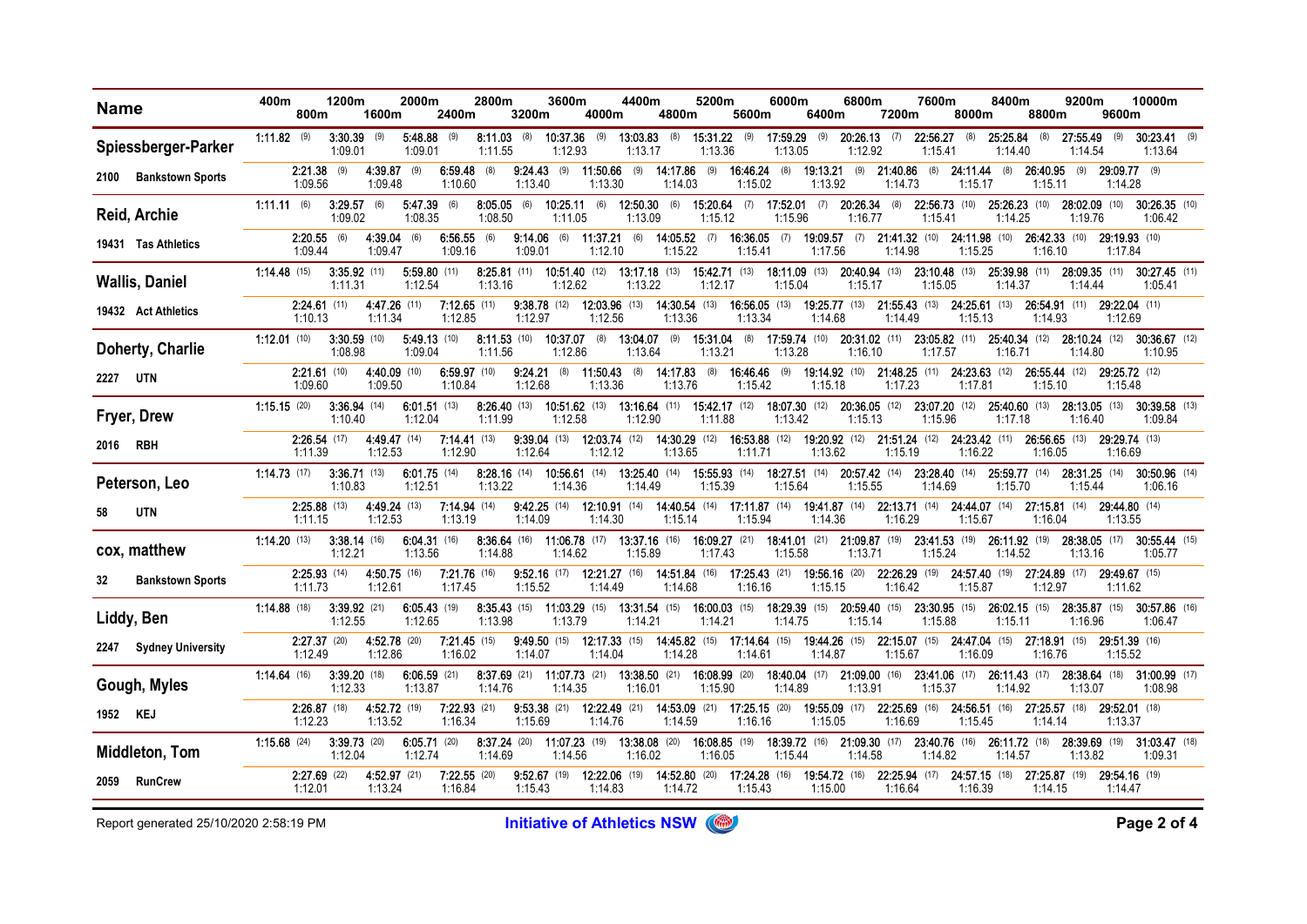| <b>Name</b>                      | 400m                  | 800m                      | 1200m                     | 1600m                     | 2000m                     | 2400m                     | 2800m                     | 3200m                             | 3600m                                 | 4000m                           | 4400m                                                                    | 4800m                                                                              | 5200m                           | 5600m                                     | 6000m                           | 6400m                                     | 6800m                      | 7200m                           | 7600m                                                                            | 8000m                           | 8400m                      | 8800m                      | 9200m                           | 9600m                           | 10000m                          |
|----------------------------------|-----------------------|---------------------------|---------------------------|---------------------------|---------------------------|---------------------------|---------------------------|-----------------------------------|---------------------------------------|---------------------------------|--------------------------------------------------------------------------|------------------------------------------------------------------------------------|---------------------------------|-------------------------------------------|---------------------------------|-------------------------------------------|----------------------------|---------------------------------|----------------------------------------------------------------------------------|---------------------------------|----------------------------|----------------------------|---------------------------------|---------------------------------|---------------------------------|
| Wallace, Hamish                  | $1:15.41$ (22)        |                           | 3:39.37 (19)<br>1:12.30   |                           | $6:04.85$ (18)<br>1:12.35 |                           | $8:36.99$ (19)<br>1:14.74 |                                   | $11:07.33$ (20)<br>1:14.41            |                                 | 13:37.78 (19)<br>1:15.55                                                 |                                                                                    | 16:08.58 (18)<br>1:16.08        |                                           | 18:40.74 (20)<br>1:15.81        |                                           | 21:09.59 (18)<br>1:13.60   |                                 | 23:41.29 (18)<br>1:15.24                                                         |                                 | 26:11.12 (16)<br>1:14.38   |                            | 28:37.78 (16)<br>1:13.56        |                                 | 31:05.87 (19)<br>1:14.14        |
| <b>Bankstown Sports</b><br>2253  |                       | 2:27.07 (19)<br>1:11.66   |                           | 4:52.50 (18)<br>1:13.13   |                           | $7:22.25$ (19)<br>1:17.40 |                           | $9:52.92$ (20)<br>1:15.93         |                                       | $12:22.23$ (20)<br>1:14.90      |                                                                          | <b>14:52.50</b> (19) <b>17:24.93</b> (19)<br>1:14.72                               |                                 | 1:16.35                                   |                                 | 19:55.99 (19)<br>1:15.25                  |                            | 22:26.05 (18)<br>1.16.46        |                                                                                  | 24:56.74 (17)<br>1:15.45        |                            | 27:24.22 (16)<br>1:13.10   |                                 | 29:51.73 (17)<br>1:13.95        |                                 |
| Green, Jack                      | $1:15.12$ (19)        |                           | $3.40.16$ (22)<br>1:12.54 |                           | $6:06.92$ (22)<br>1:13.70 |                           | 1:14.80                   |                                   | 1:14.30                               |                                 | 8:37.99 (22) 11:08.03 (22) 13:38.87 (22)<br>1:15.88                      |                                                                                    | 16:09.54 (22)<br>1:16.12        |                                           | 1:15.69                         | 18.41.37 (22) 21.10.16 (20)               | 1:13.46                    |                                 | 23.41.90 (20)<br>1:15.34                                                         |                                 | 26.12.09 (20)<br>1:14.39   |                            | <b>28.41.59</b> (20)<br>1:15.01 |                                 | 31.08.24 (20)<br>1:11.55        |
| <b>RunCrew</b><br>2123           |                       | $2.27.62$ (21)<br>1:12.50 |                           | 4.53.22 (22)<br>1:13.06   |                           | $7:23.19$ (22)<br>1:16.27 |                           | 9.53.73(22)<br>1:15.74            |                                       | 12:22.99 (22)<br>1:14.96        |                                                                          | <b>14:53.42</b> (22)<br>1:14.55                                                    |                                 | <b>17:25.68</b> (22)<br>1:16.14           |                                 | <b>19:56.70</b> (22)<br>1:15.33           |                            | $22:26.56$ (20)<br>1:16.40      |                                                                                  | <b>24:57.70</b> (20)<br>1:15.80 |                            | 27:26.58 (20)<br>1:14.49   |                                 | 29:56.69 (20)<br>1:15.10        |                                 |
| Ho, Matthew                      | 1:16.78(28)           |                           | $3:41.90$ (27)<br>1:12.66 |                           | $6:10.76$ (27)<br>1:15.11 |                           | 1:16.69                   |                                   | 8:43.54 (26) 11:15.90 (25)<br>1:14.72 |                                 | 13:49.59 (25)<br>1:16.94                                                 |                                                                                    | 16:23.94 (25)<br>1:17.57        |                                           | 1:17.39                         | 18:58.12 (24) 21:35.41 (26)               | 1:18.50                    |                                 | $24:10.11$ (26)<br>1:16.84                                                       |                                 | $26:42.61$ (24)<br>1:14.42 |                            | 29:13.48 (22)<br>1:14.78        |                                 | $31:35.65$ (21)<br>1:08.13      |
| <b>Delta Running Proje</b><br>31 |                       | $2:29.24$ (27)<br>1:12.46 |                           | $4:55.65$ (27)<br>1:13.75 |                           | $7:26.85$ (27)<br>1:16.09 |                           | <b>10:01.18</b> $(24)$<br>1:17.64 |                                       | $12:32.65$ (25)<br>1:16.75      |                                                                          | $15:06.37$ (24)<br>1:16.78                                                         |                                 | <b>17:40.73</b> (25)<br>1:16.79           |                                 | 20:16.91 (25)<br>1:18.79                  |                            | 22:53.27 (26)<br>1:17.86        |                                                                                  | 25:28.19 (26)<br>1:18.08        |                            | 27:58.70 (24)<br>1:16.09   |                                 | $30:27.52$ (21)<br>1:14.04      |                                 |
| Hopper, Sam                      | $1:16.36$ (27)        |                           | 3:43.44 (28)<br>1:13.85   |                           | $6:12.44$ (28)<br>1:15.14 |                           | 1:16.73                   |                                   | 1:13.87                               |                                 | 1:16.91                                                                  | 8:43.81 (28) 11:15.57 (24) 13:49.25 (24) 16:23.32 (24) 18:58.38 (25) 21:34.23 (23) | 1:16.71                         |                                           | 1:18.16                         |                                           | 1:17.83                    |                                 | 24:09.57 (24)<br>1:16.97                                                         |                                 | 26:42.04 (23)<br>1:14.48   |                            | 29:15.55 (24)<br>1:17.11        |                                 | 31 37 37 (22)<br>1:07.33        |
| <b>RunCrew</b><br>2138           |                       | $2.29.59$ (28)<br>1:13.23 |                           | 4.57.30 (28)<br>1:13.86   |                           | $7:27.08$ (28)<br>1.14.64 |                           | <b>10:01.70</b> (26)<br>1:17.89   |                                       | <b>12:32.34</b> (24)<br>1:16.77 |                                                                          | <b>15:06.61</b> (25) <b>17:40.22</b> (24)<br>1:17.36                               |                                 | 1:16.90                                   |                                 | <b>20:16.40</b> (24)<br>1:18.02           |                            | $22:52.60$ (24)<br>1:18.37      |                                                                                  | 25:27.56 (23)<br>1:17.99        |                            | $27:58.44$ (23)<br>1:16.40 |                                 | $30:30.04$ (22)<br>1.14.49      |                                 |
| Fryer, Kurt                      | <b>1:15.38</b> $(21)$ |                           | 3:40.40(23)<br>1:12.53    |                           | $6:07.18$ (23)<br>1:13.77 |                           | $8:38.23$ (23)<br>1:14.88 |                                   | <b>11:08.31</b> (23)<br>1:14.30       |                                 | $13:39.12$ (23)<br>1:15.85                                               |                                                                                    | 16:09.85 (23)<br>1:16.11        |                                           | <b>18:41.81</b> (23)<br>1:15.80 |                                           | $21:17.67$ (22)<br>1:18.75 |                                 | 23:55.87 (22)<br>1:19.48                                                         |                                 | 26:35.16 (22)<br>1:19.66   |                            | 29:13.01 (21)<br>1:18.57        |                                 | $31:42.61$ (23)<br>1:11.78      |
| 2374 RBH                         |                       | $2.27.87$ (23)<br>1:12.49 |                           | 4:53.41 (23)<br>1:13.01   |                           | $7:23.35$ (23)<br>1:16.17 |                           | $9:54.01$ (23)<br>1:15.78         |                                       | <b>12:23.27</b> (23)<br>1:14.96 |                                                                          | 14:53.74 (23) 17:26.01 (23)<br>1:14.62                                             |                                 | 1:16.16                                   |                                 | 19:58.92 (23)<br>1:17.11                  |                            | 22:36.39 (22)<br>1:18.72        |                                                                                  | $25:15.50$ (22)<br>1:19.63      |                            | 27:54.44 (22)<br>1:19.28   |                                 | $30:30.83$ (23)<br>1:17.82      |                                 |
| Cashman, Oliver                  | <b>1:15.67</b> (23)   |                           | $3:40.82$ (24)<br>1:12.68 |                           | $6:09.76$ (24)<br>1:15.10 |                           | 1:17.06                   |                                   | 1:15.05                               |                                 | <b>8:43.07</b> (24) <b>11:16.57</b> (27) <b>13:50.27</b> (27)<br>1:17.04 |                                                                                    | <b>16.24.57</b> (27)<br>1:17.07 |                                           | 1:17.47                         | <b>18.58.93</b> (27) <b>21:35.10</b> (25) | 1:17.56                    |                                 | 24:09.82 (25)<br>1:16.91                                                         |                                 | 26.42.93 (25)<br>1:15.03   |                            | <b>29:18.42</b> (25)<br>1:18.61 |                                 | <b>31.47.38</b> (24)<br>1:11.90 |
| Delta Running Proje<br>2105      |                       | $2.28.14$ (24)<br>1:12.47 |                           | 4:54.66 (24)<br>1:13.84   |                           | $7:26.01$ (24)<br>1:16.25 |                           | $10:01.52$ (25)<br>1:18.45        |                                       | $12:33.23$ (27)<br>1:16.66      |                                                                          | <b>15:07.50</b> (27) <b>17:41.46</b> (27)<br>1.17.23                               |                                 | 1:16.89                                   |                                 | 20:17.54 (27)<br>1:18.61                  |                            | $22:52.91$ (25)<br>1:17.81      |                                                                                  | 25:27.90 (25)<br>1:18.08        |                            | 27:59.81 (25)<br>1:16.88   |                                 | <b>30:35.48</b> (25)<br>1.17.06 |                                 |
| Francken, Daniel                 | <b>1:13.52</b> $(11)$ |                           | $3:38.39$ (17)<br>1:12.00 |                           | $6:04.58$ (17)<br>1:13.60 |                           | 1:14.70                   |                                   | 8:36.91 (18) 11:07.02 (18)<br>1:14.62 |                                 | 13:37.51 (18)<br>1:15.80                                                 |                                                                                    | 1:16.04                         | 16:08.30 (17) 18:40.63 (19) 21:13.61 (21) | 1:15.86                         |                                           | 1:17.20                    |                                 | 23:52.77 (21)<br>1:19.83                                                         |                                 | 26:33.40 (21)<br>1:20.13   |                            | 29:13.80 (23)<br>1:20.28        |                                 | $31:52.64$ (25)<br>1:18.33      |
| <b>Bankstown Sports</b><br>2027  |                       | 2:26.39 (16)<br>1:12.87   |                           | 4:50.98 (17)<br>1:12.59   |                           | $7:22.21$ (18)<br>1.17.63 |                           | 9:52.40(18)<br>1:15.49            |                                       | 12:21.71 (18)<br>1:14.69        |                                                                          | 14:52.26 (18) 17:24.77 (18)<br>1.14.75                                             |                                 | 1:16.47                                   |                                 | 19:56.41 (21)<br>1:15.78                  |                            | $22:32.94$ (21)<br>1.19.33      |                                                                                  | $25:13.27$ (21)<br>1.20.50      |                            | $27:53.52$ (21)<br>1:20.12 |                                 | $30:34.31$ (24)<br>1:20.51      |                                 |
| Maxwell, Jack                    | <b>1:16.01</b> (25)   |                           | $3.41.07$ (25)<br>1:12.66 |                           | $6:10.03$ (25)<br>1:15.08 |                           | 1:17.16                   |                                   | 1:14.37                               |                                 | 8:43.39 (25) 11:16.21 (26) 13:50.04 (26)<br>1:17.08                      |                                                                                    | 16.24.27 (26)<br>1:17.06        |                                           | 1:17.57                         |                                           | 1:17.72                    |                                 | 18:58.67 (26) 21:34.90 (24) 24:09.35 (23)<br>1:16.94                             |                                 | 26 43.54 (26)<br>1:15.97   |                            | 29.21.96 (26)<br>1:21.43        |                                 | <b>31.55.66</b> (26)<br>1:16.24 |
| Delta Running Proje<br>1944      |                       | $2.28.41$ (25)<br>1:12.40 |                           | 4.54.95 (25)<br>1:13.88   |                           | $7:26.23$ (25)<br>1:16.20 |                           | <b>10:01.84</b> (27)<br>1:18.45   |                                       | 12:32.96 (26)<br>1:16.75        |                                                                          | <b>15:07.21</b> (26) <b>17:41.10</b> (26)<br>1:17.17                               |                                 | 1:16.83                                   |                                 | 20:17.18 (26)<br>1:18.51                  |                            | $22:52.41$ (23)<br>1:17.51      |                                                                                  | 25:27.57 (24)<br>1:18.22        |                            | 28:00.53 (26)<br>1:16.99   |                                 | 30:39.42 (26)<br>1:17.46        |                                 |
| Toomey, Benjamin                 | <b>1:16.08</b> (26)   |                           | 3:41.41(26)<br>1:12.70    |                           | $6:10.27$ (26)<br>1:15.05 |                           | 1:17.19                   |                                   | 8:43.64 (27) 11:18.94 (28)<br>1:16.85 |                                 | 13:57.46 (28)<br>1:19.15                                                 |                                                                                    | 16:37.56 (28)<br>1:20.03        |                                           | 19:17.61 (28)<br>1:19.87        |                                           | $21:57.53$ (27)<br>1:20.30 |                                 | 24:38.89 (27)<br>1:20.23                                                         |                                 | $27:22.57$ (27)<br>1:22.29 |                            | $30:06.53$ (27)<br>1:22.39      |                                 | $32:43.12$ (27)<br>1:15.67      |
| 2346 SGD                         |                       | 2:28.71(26)<br>1:12.63    |                           | 4:55.22 (26)<br>1:13.81   |                           | $7:26.45$ (26)<br>1:16.18 |                           | $10:02.09$ (28)<br>1:18.45        |                                       | $12:38.31$ (28)<br>1:19.37      |                                                                          | 15:17.53 (28) 17:57.74 (28)<br>1:20.07                                             |                                 | 1:20.18                                   |                                 | 20:37.23 (28)<br>1:19.62                  |                            | $23:18.66$ (27)<br>1.21.13      |                                                                                  | $26:00.28$ (27)<br>1:21.39      |                            | $28:44.14$ (27)<br>1:21.57 |                                 | $31:27.45$ (27)<br>1:20.92      |                                 |
| Foster, Jacob                    | $1:17.31$ (30)        |                           | 3:45 96 (30)<br>1:14.95   |                           | $6:20.68$ (30)<br>1:18.11 |                           | 1:18.63                   |                                   | 1:18.44                               |                                 | 8:58.11 (30) 11:35.46 (30) 14:11.99 (30)<br>1:18.58                      |                                                                                    | 1:19.65                         |                                           | 1:20.50                         |                                           | 1:20.31                    |                                 | 16:52.26 (30) 19:32.24 (30) 22:11.70 (29) 24:51.62 (29) 27:30.48 (28)<br>1:20.84 |                                 | 1:19.06                    |                            | 30:10.77 (28)<br>1:19.68        |                                 | <b>32 46.16</b> (28)<br>1:15.53 |
| <b>SUT</b><br>1463               |                       | $2.31.01$ (30)<br>1:13.70 |                           | $5.02.57$ (30)<br>1.16.61 |                           | $7:39.48$ (30)<br>1:18.80 |                           | <b>10:17.02</b> (30)<br>1:18.91   |                                       | <b>12:53.41</b> (30)<br>1:17.95 |                                                                          | <b>15:32.61</b> (30) <b>18:11.74</b> (30)<br>1:20.62                               |                                 | 1:19.48                                   |                                 | 20:51.39 (30)<br>1:19.15                  |                            | <b>23:30.78</b> (29)<br>1.19.08 |                                                                                  | $26:11.42$ (29)<br>1:19.80      |                            | 28:51.09 (28)<br>1:20.61   |                                 | $31:30.63$ (28)<br>1:19.86      |                                 |

Report generated 25/10/2020 2:58:19 PM **Initiative of Athletics NSW (@)** Report generated 25/10/2020 2:58:19 PM